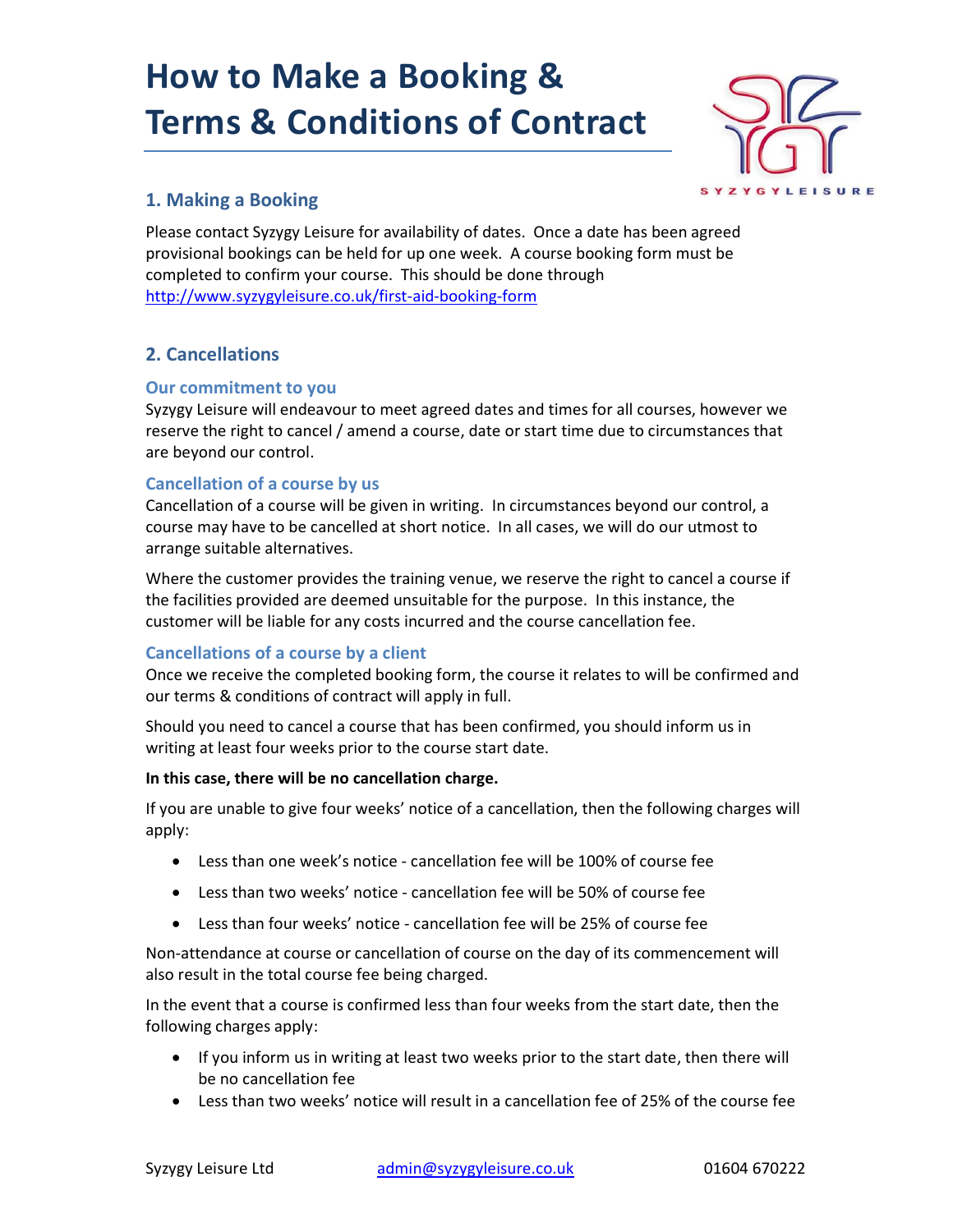Less than one week's notice will result in a cancellation fee of 75% of the course fee

## 3. Payment

Payment for Training Services should be made by BACS where possible. If this is not possible cheques should be made payable to Syzygy Leisure Ltd.

Invoices for training services are payable upon commencement of course. If payment is overdue by more than 30 days, a reminder will be sent out and will carry a £10.00 administration fee. Interest (at base rate plus 5%) will also be charged.

The fee for a booking is confirmed upon return of the booking form. This will not be reduced in the event of non-attendance of a candidate, except at the sole discretion of Syzygy Leisure.

We reserve the right to withhold course certificates until payment for the course has been made in full.

Our instructors will give as much support as possible to enable participants to complete their course, however if a participant fails to complete a course or is unable to reach the standard required to pass the course no refund will be given.

Candidates on a requalification course must provide proof of a current certificate that is valid until the final assessment date of the course. Certificates that are not valid for the entire duration of the course may not be accepted and candidates may be refused entry. The full course fee will be charged

# 4. Approved Codes of Practice and Guidance

Syzygy Leisure are bound to follow the Health & Safety Executive Guidance for Training Organisations in all matters relating to HSE Approved First Aid at Work Courses. Syzygy Leisure reserves the right to set the syllabus and content of all courses we offer which are not covered by the Health & Safety Executive Guidance for Training Organisations.

For Qualifications, Syzygy Leisure are bound to follow Qualifications Network's Policies and Procedures which can be obtained from http://qualifications-network.co.uk/contact-us

# 5. Complaints Procedure

Syzygy Leisure are committed to providing high quality training and qualifications, and to ensuring that equality of opportunity underpins all aspects of our work.

This policy relates to complaints that our customers, students and suppliers may have about our organisation and sets out our formal procedure for dealing with such complaints.

It is important that all complaints are raised directly with us

Our complaints policy is a four stage process, each process is detailed below, most complaints will be resolved to a satisfactory standard at stage one.

If the complaint is not resolved at stage one then it should be escalated to stage two and if not resolved again it should be escalated to stage three, finally if not resolved at the third stage the final stage should be used.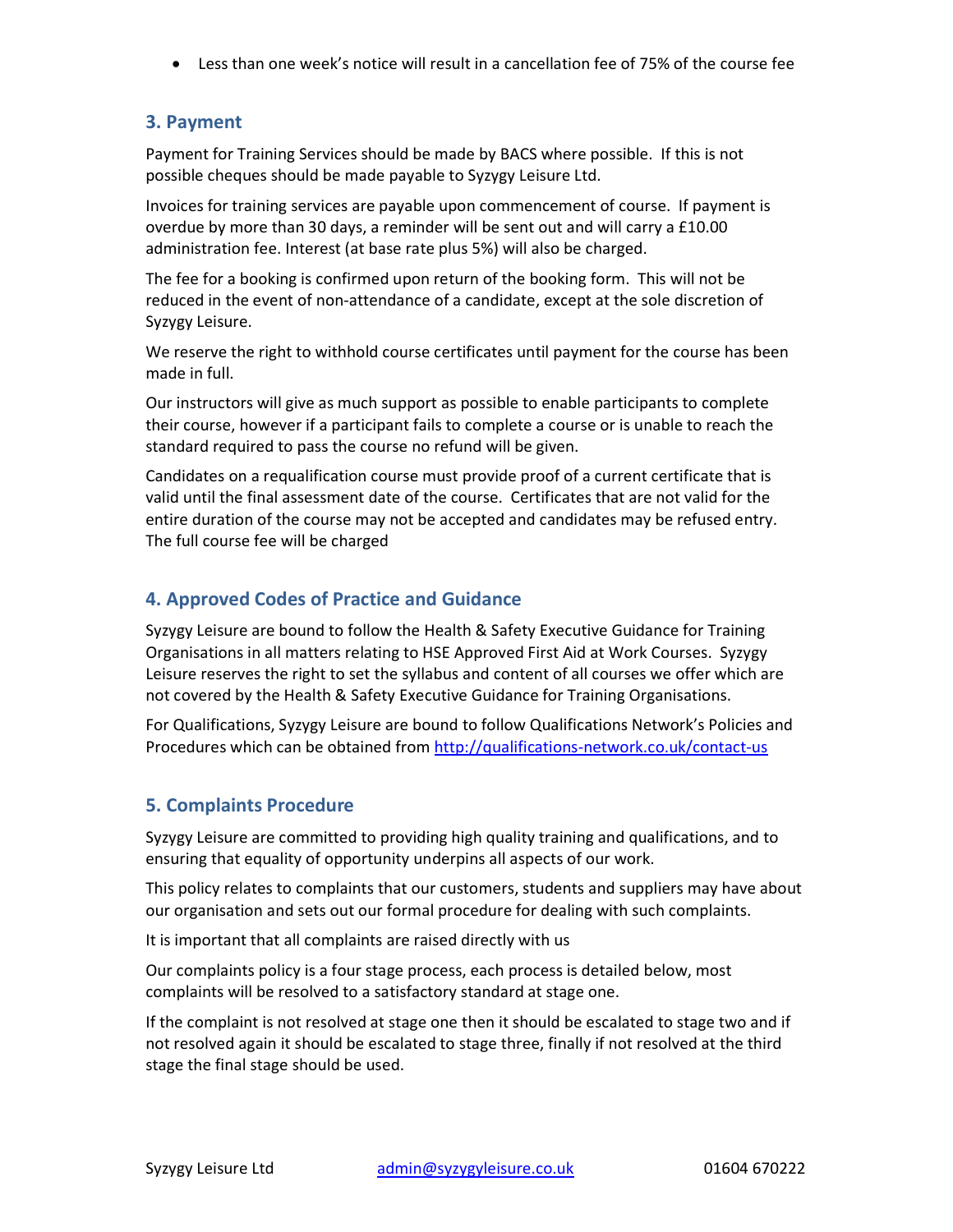#### Stage one:

- Complaint is raised directly with the trainer/assessor conducting the course, who will deal with the complaint at the time that it is raised.
- If the complaint is not about a course but about another aspect of our business, then the complaint should be raised with the staff member the customer is in communication with.

#### Stage two:

 Complaint should be referred to our head office where there is a named contact who deal with complaints, they can be contacted, in writing by using the following details:

> Administrator Syzygy Leisure Ltd admin@syzygyleisure.co.uk 01604 670222

We will aim to resolve all complaints within 10 working days in writing.

#### Stage three: $1$

- Complaint should be referred to Qualifications Network, who will carry out an investigation into the complaint and will contact the complainant with the results of their investigation.
- Qualifications Network can be contacted by phoning 020 8366 5049

#### Stage four:

- Stage four is the final stage of the complaint, if your complaint has not been resolved, you can take your complaint to Ofqual.
- You can make us aware of your complaint by letter, phone or email.

## Office of Qualifications and Examinations Regulation Spring Place

Coventry Business Park Herald Avenue **Coventry** CV5 6UB

Telephone: 0300 303 3346 (Lines are open Monday to Friday, 9.00am to 5.00pm) Textphone: 0300 303 3345 Email: info@ofqual.gov.uk

You need to provide regulators with the following information:

- What the complaint is about
- Your full name and candidate number (if you have one)
- The training provider's name and number
- The name of the awarding organisation or exam board
- The qualification or unit title and code number

-

 $11$  QNUK intervention only applies to qualifications that fall under the jurisdiction of QNUK. In the event that candidate competence is disputed on a course that falls outside QNUK jurisdiction, ie an Introduction to First Aid Course, then the decision of the assessor after review will be final.